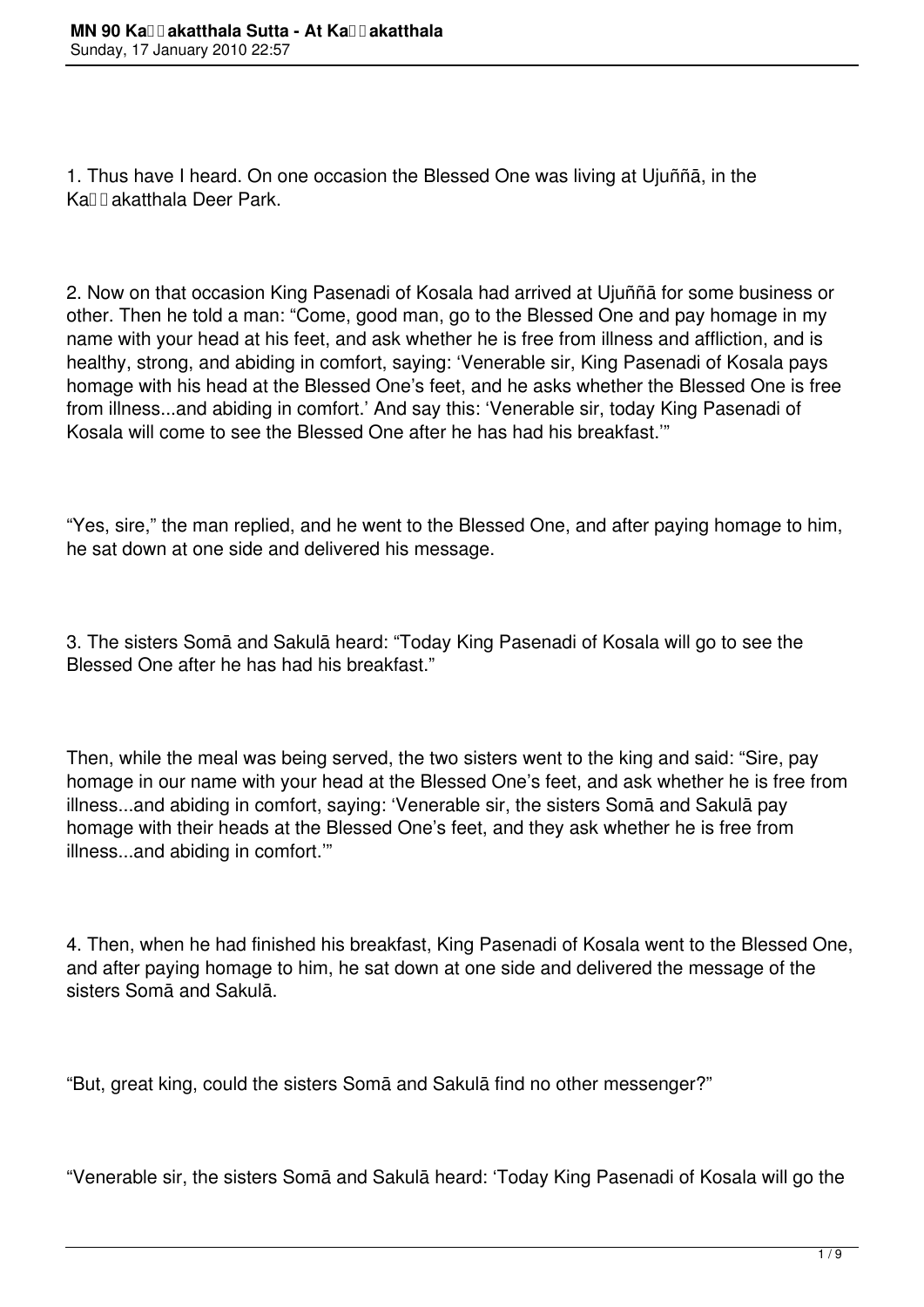see the Blessed One after he has had his breakfast.' Then, while the meal was being served, the sisters Somā and Sakulā came to me and said: 'Sire, pay homage in our name with your head at the Blessed One's feet, and ask whether he is free from illness...and abiding in comfort.'"

"May the sisters Somā and Sakulā be happy, great king."

5. Then King Pasenadi of Kosala said to the Blessed One: "Venerable sir, I have heard this: 'The recluse Gotama says: "There is no recluse or brahmin who is omniscient and all-seeing, who can claim to have complete knowledge and vision; that is not possible."' Venerable sir, do those who speak thus say what has been said by the Blessed One, and not misrepresent him with what is contrary to fact? Do they explain in accordance with the Dhamma in such a way that nothing that provides a ground for censure can be legitimately deduced from their assertions?"

"Great King, those who speak thus do not say what has been said by me, but misrepresent me with what is untrue and contrary to fact."

6. Then King Pasenadi of Kosala addressed General Vill ull abha: "General, who introduced this story into the palace?"

"It was Sañjaya, sire, the brahmin of the Ākāsa clan."

7. Then King Pasenadi of Kosala told a man: "Come, good man, in my name tell Sañjaya, the brahmin of the Ākāsa clan: "Venerable sir, King Pasenadi of Kosala calls you.'"

"Yes, sire," the man replied. He went to Sañjaya, the brahmin of the Ākāsa clan, and told him: "Venerable sir, King Pasenadi of Kosala calls you."

8. Meanwhile King Pasenadi of Kosala said to the Blessed One: "Venerable sir, could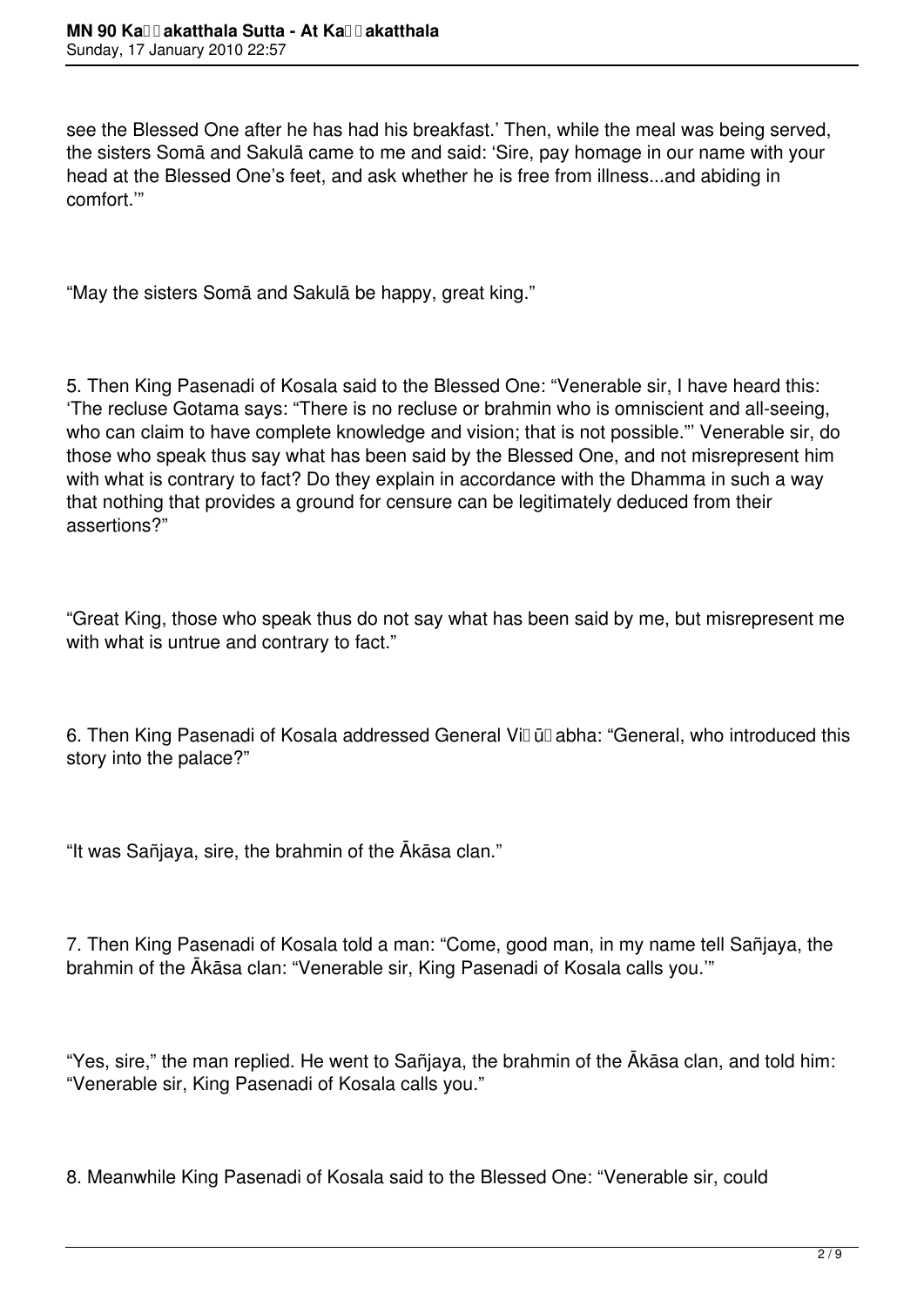something else have been said by the Blessed One referring to that, and the person understood it wrongly? In what way does the Blessed One recall making that utterance?"

"I recall having actually made the utterance in this way, great king: 'There is no recluse or brahmin who knows all, who sees all, simultaneously; that is not possible.'"

"What the Blessed One has said appears reasonable, what the Blessed One has said appears to be supported by reason: 'There is no recluse or brahmin who knows all, who sees all, simultaneously; that is not possible.'

9. "There are these four castes, venerable sir: the nobles, the brahmins, the merchants, and the workers. Is there any distinction or difference among them?"

"There are these four castes, great king: the nobles, the brahmins, the merchants, and the workers. Two of them, that is, the nobles and the brahmins, are held to be superior since men pay homage to them, rise up for them, and accord them reverential salutation and polite services."

10. "Venerable sir, I was not asking about this present life; I was asking about the life to come. There are these four castes, venerable sir: the nobles, the brahmins, the merchants, and the workers. Is there any distinction or difference among them?"

"Great king, there are these five factors of striving. What five? Here a bhikkhu has faith, he places his faith in the Tathāgata's enlightenment thus: 'The Blessed One is accomplished, fully enlightened, perfect in true knowledge and conduct, sublime, knower of worlds, incomparable leader of persons to be tamed, teacher of gods and humans, enlightened, blessed.' Then he is free from illness and affliction, possessing a good digestion that is neither too cool nor too warm but medium and able to bear the strain of striving. Then he is honest and sincere, and shows himself as he actually is to his teacher and his companions in the holy life. Then he is energetic in abandoning unwholesome states and in undertaking wholesome states, steadfast, launching his effort with firmness and persevering in cultivating wholesome states. Then he is wise; he possesses wisdom regarding rise and disappearance that is noble and penetrative and leads to the complete destruction of suffering. These are the five factors of striving.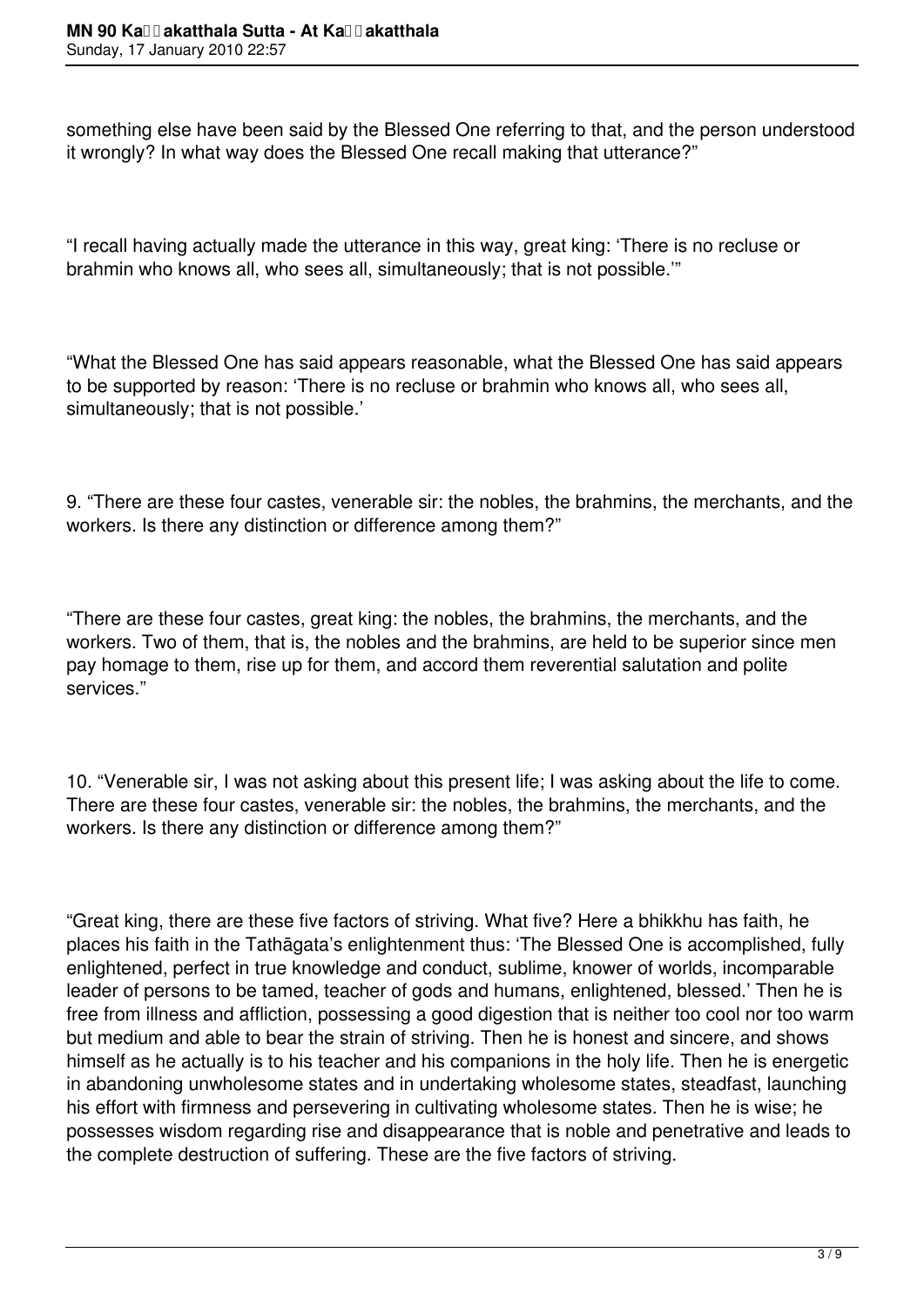"There are these four castes, great king: the nobles, the brahmins, the merchants, and the workers. Now if they possessed these five factors of striving, it would lead to their welfare and happiness for a long time."

11. "Venerable sir, there are these four castes: the nobles, the brahmins, the merchants, and the workers. Now if they possessed these five factors of striving, would there be any difference among them here in that respect?"

"Here, great king, I say that the difference among them would lie in the diversity of their striving. Suppose there were two tamable elephants or tamable horses or tamable oxen that were well tamed and well disciplined, and two tamable elephants or tamable horses or tamable oxen that were untamed and undisciplined. What do you think, great king? Would the two tamable elephants or tamable horses or tamable oxen that were well tamed and well disciplined, being tamed, acquire the behavior of the tamed, would they arrive at the grade of the tamed?"

"Yes, venerable sir."

"And would the two tamable elephants or tamable horses or tamable oxen that were untamed and undisciplined, being untamed, acquire the behavior of the tamed, would they arrive at the grade of the tamed, like the two elephants or horses or oxen that were well tamed and well disciplined?"

"No, venerable sir."

"So too, great king, it is not possible that what can be achieved by one who has faith, who is free from illness, who is honest and sincere, who is energetic, and who is wise, can be achieved by one who has no faith, who has much illness, who is fraudulent and deceitful, who is lazy, and who is not wise."

12. "What the Blessed One has said appears reasonable, what the Blessed One has said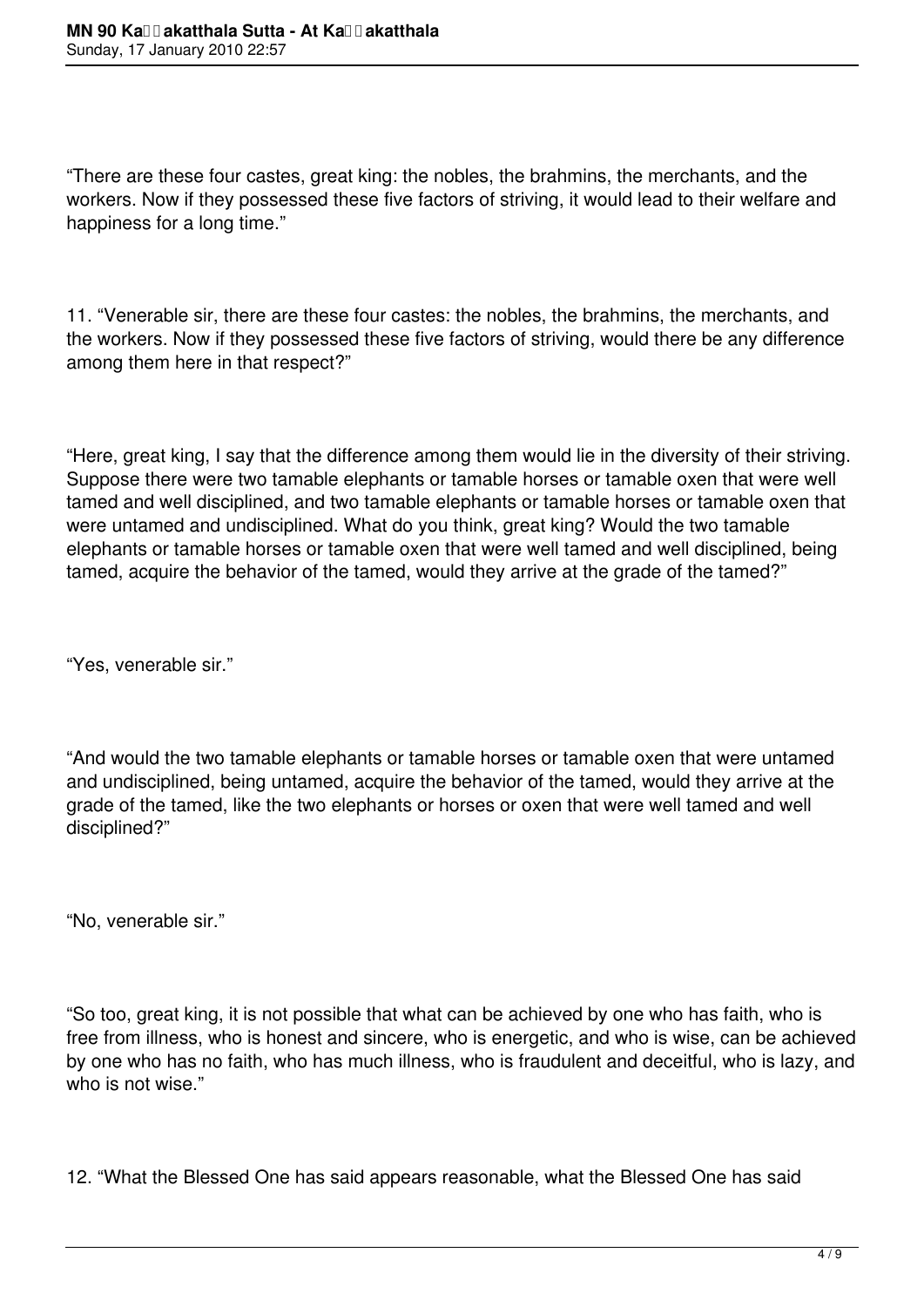appears to be supported by reason.

"There are these four castes, venerable sir: the nobles, the brahmins, the merchants, and the workers. Now if they possessed these five factors of striving, and if their striving was right, would there be any difference among them in that respect?"

"Here, great king, in this respect I say that among them there is no difference, that is, between the deliverance of one and the deliverance of the others. Suppose a man took dry sāka wood, lit a fire, and produced heat; and then another man took dry sāla wood, lit a fire, and produced heat; and then another man took dry mango wood, lit a fire, and produced heat; and then another man took dry fig wood, lit a fire, and produced heat. What do you think, great king? Would there be any difference among these fires lit with different kinds of wood, that is, between the flame of one and the flames of the others, or between the color of one and the colors of the others, or between the radiance of one and the radiances of the others?"

"No, venerable sir."

"So too, great king, when a fire is kindled by energy, lit by striving, there is, I say, no difference, that is, between the deliverance of one and the deliverance of the others."

13. "What the Blessed One has said appears reasonable, what the Blessed One has said appears to be supported by reason. But, venerable sir, how is it: are there gods?"

"Why do you ask that, great king?"

"Venerable sir, I was asking whether those gods come back to this [human] state or whether they do not."

"Great king, those gods who are still subject to affliction come back to this [human] state, those gods who are no longer subject to affliction do not come back to this [human] state."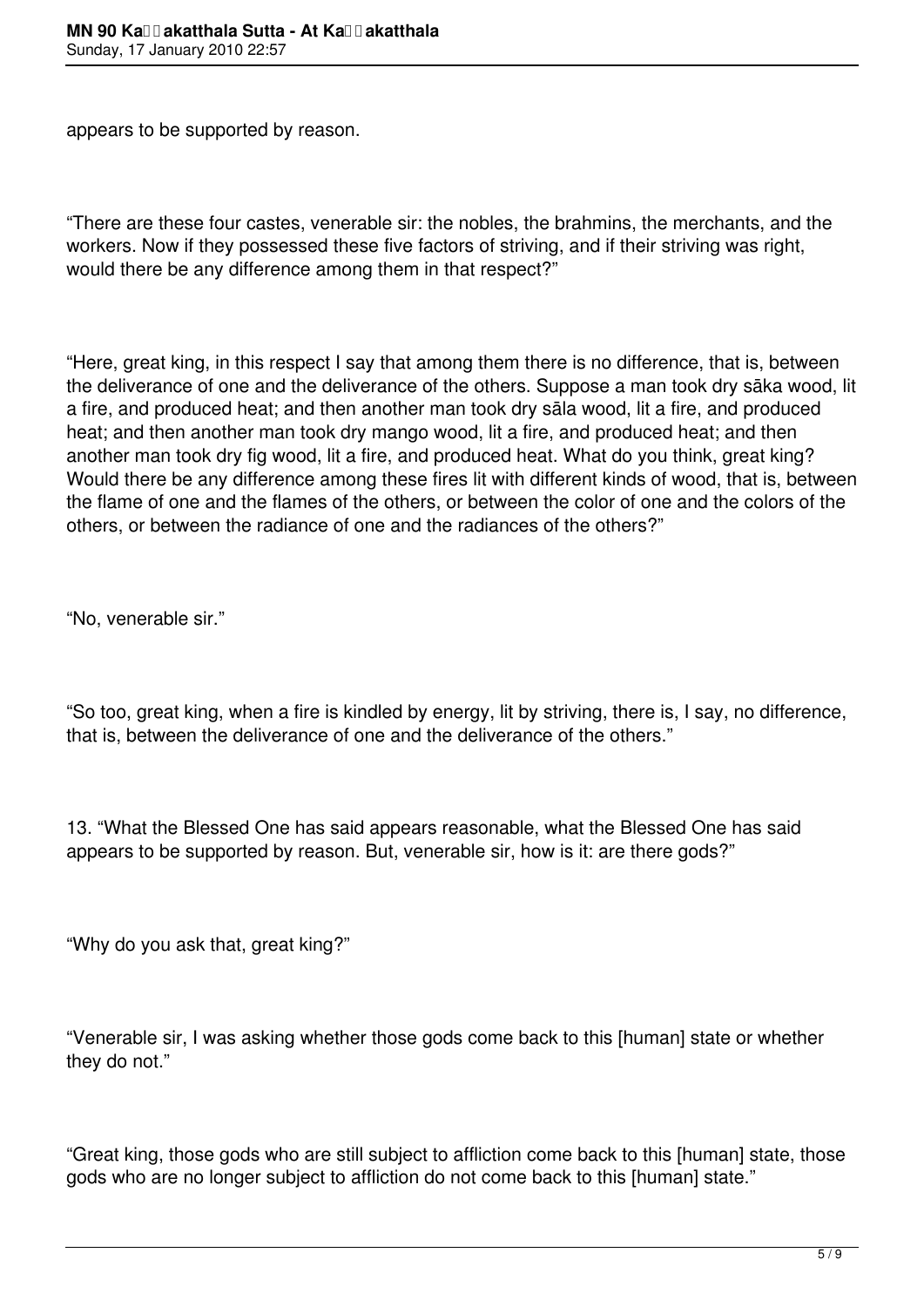14. When this was said, General Vill ull abha asked the Blessed One: "Venerable sir, can those gods who are still subject to affliction and who come back to this [human] state topple or banish from that place those gods who are no longer subject to affliction and who do not come back to this [human] state?"

Then the venerable Ananda thought: "This General Vill ull abha is the son of King Pasenadi of Kosala, and I am the son of the Blessed One. This is the time for one son to talk with the other." He said to General Vill  $\bar{u}$ l abha: "General, I shall ask you a question in return. Answer it as you choose. General, what do you think? There is the whole extent of King Pasenadi of Kosala's realm, where he exercises lordship and sovereignty; now can King Pasenadi of Kosala topple or banish from that place any recluse or brahmin, irrespective of whether that recluse or brahmin has merit or not and whether he leads the holy life or not?"

"He can do so, sir."

"What do you think, general? There is the whole extent that is not King Pasenadi of Kosala's realm, where he does not exercise lordship and sovereignty; now can King Pasenadi of Kosala topple or banish from that place any recluse or brahmin, irrespective of whether that recluse or brahmin has merit or not and whether he leads the holy life or not?"

"He cannot do so, sir."

"General, what do you think? Have you heard of the gods of the Thirty-three?"

"Yes, sir, I have heard of them. And King Pasenadi of Kosala has heard of them too."

"General, what do you think? Can King Pasenadi of Kosala topple the gods of the Thirty-three or banish them from that place?"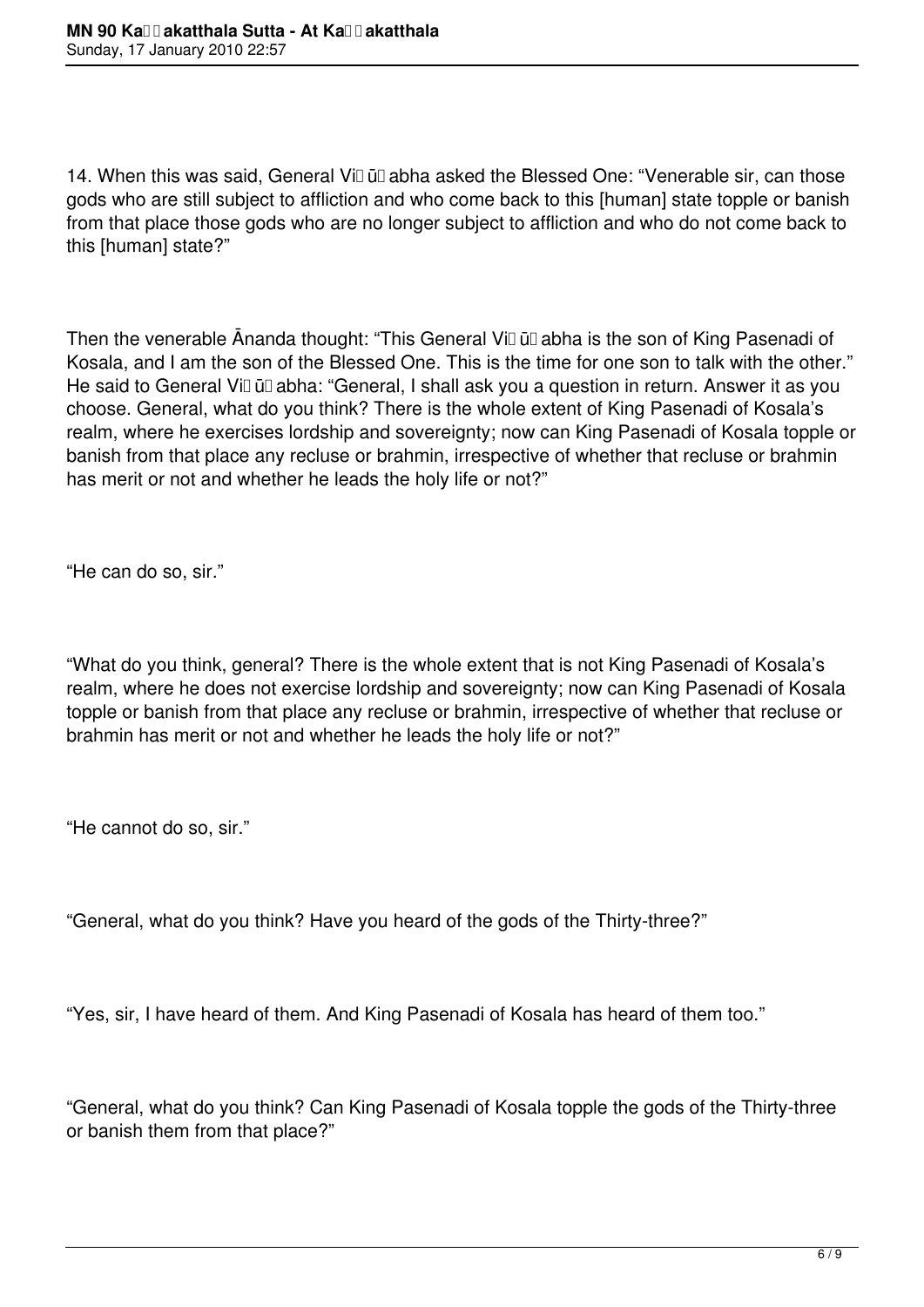"Sir, King Pasenadi of Kosala cannot even see the gods of the Thirty-three, so how could he topple them or banish them from that place?"

"So too, general, those gods who are still subject to affliction and who come back to this [human] state cannot even see those gods who are no longer subject to affliction and who do not come back to this [human] state; so how could they topple them or banish them from that place?"

15. Then King Pasenadi of Kosala asked the Blessed One: "Venerable sir, what is this bhikkhu's name?"

"His name is Ānanda, great king."

"Ānanda [joy] he is indeed, venerable sir, and Ānanda he appears. What the venerable Ānanda has said appears reasonable, what he has said appears to be supported by reason. But, venerable sir, how is it: are there Brahmās?"

"Why do you ask that, great king?"

"Venerable sir, I was asking whether those Brahmās come back to this [human] state or whether they do not."

"Great king, any Brahmā who is still subject to affliction comes back to this [human] state, any Brahmā who is no longer subject to affliction does not come back to this [human] state."

16. Then a man announced to King Pasenadi of Kosala: "Great king, Sañjaya, the brahmin of the Ākāsa clan, has come."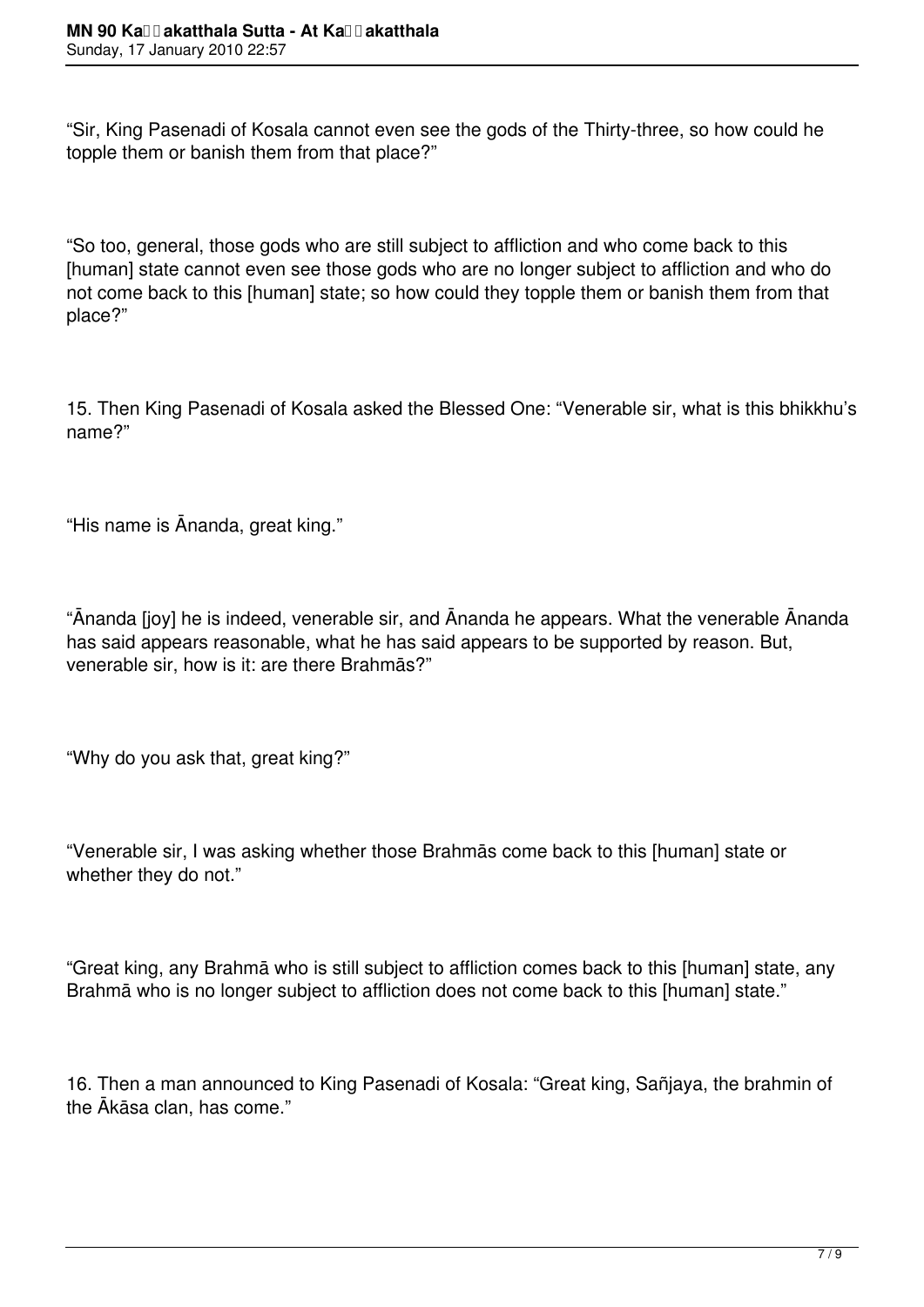King Pasenadi of Kosala asked Sañjaya, the brahmin of the Ākāsa clan: "Brahmin, who introduced this story to the palace?"

"Sire, it was General Vill ull abha."

General Vill ūll abha said: "Sire, it was Sañjaya, the brahmin of the Ākāsa clan."

17. Then a man announced to King Pasenadi of Kosala: "Sire, it is time to depart."

King Pasenadi of Kosala said to the Blessed One: "Venerable sir, we have asked the Blessed One about omniscience, and the Blessed One has answered about omniscience; we approve of and accept that answer, and so we are satisfied. We have asked the Blessed One about purification in the four castes, and the Blessed One has answered about purification in the four castes; we approve of and accept that answer, and so we are satisfied. We have asked the Blessed One about the gods, and the Blessed One has answered about the gods; we approve of and accept that answer, and so we are satisfied. We have asked the Blessed One about the Brahmās, and the Blessed One has answered about the Brahmās; we approve of and accept that answer, and so we are satisfied. Whatever we asked the Blessed One, that the Blessed One has answered; we approve of and accept those answers, and so we are satisfied. And now, venerable sir, we depart. We are busy and have much to do."

"You may go, great king, at your own convenience."

18. Then King Pasenadi of Kosala, having delighted and rejoiced in the Blessed One's words, rose from his seat, and after paying homage to the Blessed One, keeping him on his right, he departed.

Majihima Nikāya 90 Part Two – The Middle Fifty Discourses (Majjhimapa $\Box$  asapa $\Box$ ī) The Division on Kings (Rājavagga)